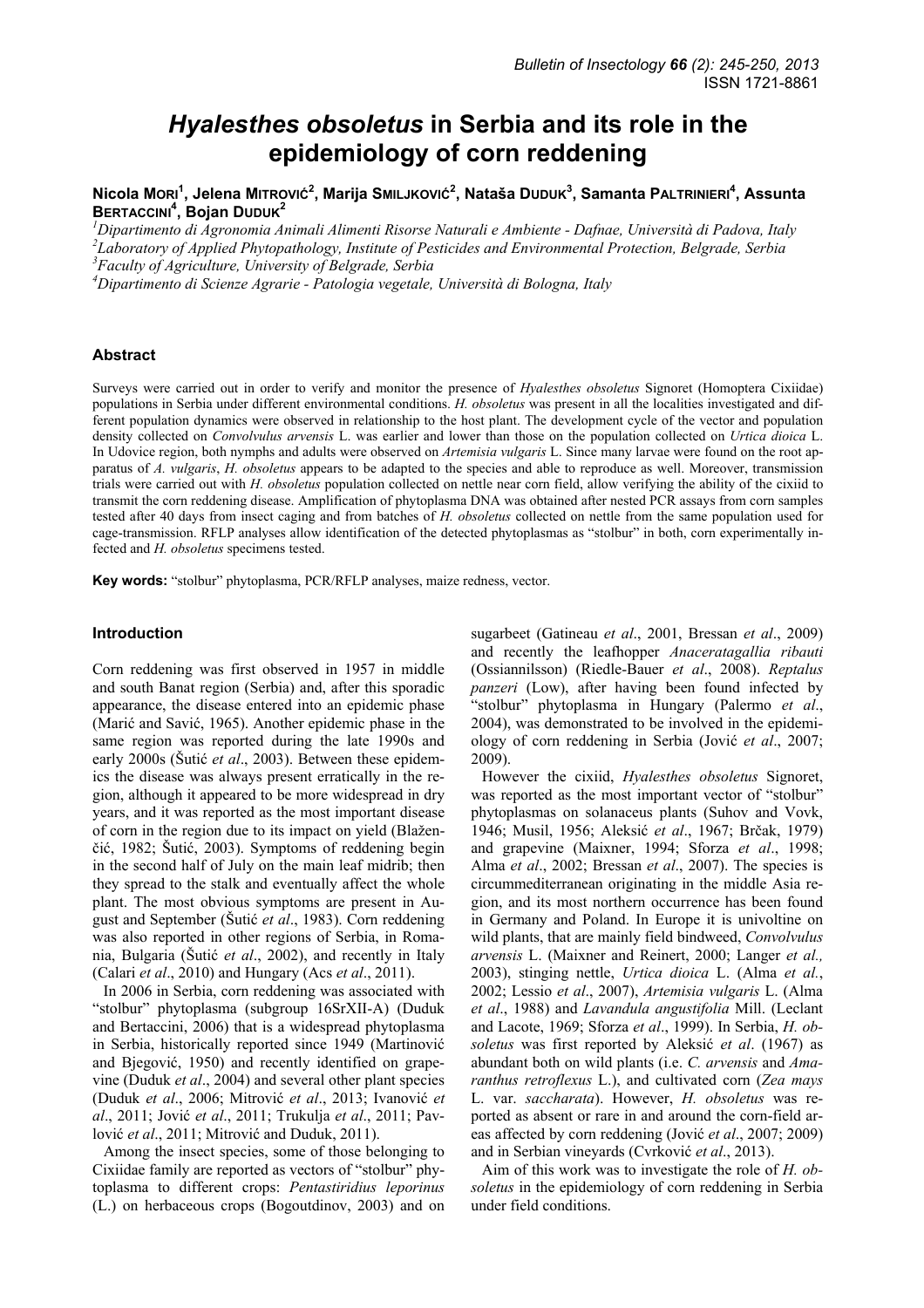## **Materials and methods**

#### *H. obsoletus* sampling

In order to study the presence and ecology of *H. obsoletus* in Serbia, three localities were chosen (table 1), where "stolbur" phytoplasma was previously detected in symptomatic cultivated or wild plants (Duduk *et al*., 2004; 2006; Mitrović *et al*., 2013). In particular "stolbur" phytoplasma was detected in Smederevo in grapevine and bindweed, in Kovačica in corn and in Udovice in peach.

In each locality, from June to August 2012, the populations of *H. obsoletus* were surveyed every 10-15 days. The nymph instars were sampled by digging the roots of the reported hosts plants (*A. vulgaris*, *C. arvensis* and *U. dioica*) found in the investigated area. At least ten holes were made for each plant species. The adults were monitored using sweep nets on herbaceous vegetation. For each locality, at least 10 sampling of 100 square meters size, were chosen. For each sampling site the herbaceous vegetation was swept 6 times, collecting the adults captured in the net. Identification of collected insects was carried out by visual inspection, selected specimens for each locality were identified under dissection microscope using the morphological identification reported in Musil (1956), and Cargnus *et al*. (2012) for nymph instars and in Holzinger *et al*. (2003) and Bertin *et al.* (2010) for the adults. On July  $19<sup>th</sup>$ -20<sup>th</sup>, during the flight period, specimens for each region were collected and stored in 96% ethanol for phytoplasma detection and identification.

## Transmission trials

Transmission trials were set up using wild *H. obsoletus* insect population from Kovačica locality in the Banat Region, collected from nettle at the borders of corn fields, in which the corn reddening was reported (Duduk and Bertaccini, 2006). At the end of May 2012, asymptomatic corn seedlings, in a corn field, were isolated in cages  $(1.0 \times 1.0 \times 1.8 \text{ m})$  and tested for "stolbur" phytoplasma presence. Four cages were made each containing 7-9 corn hybrid AS72 seedlings, of which two cages were maintained as negative control without insects, while into the other two, 100 specimens each of *H. obsoletus*, collected on *U. dioica* from the field borders were released on July  $25<sup>th</sup>$  2012. From the same population a batch of 35 specimens was also collected and maintained in 96% ethanol in order to verify "stolbur" phytoplasma presence. The plants in the cages were examined for the symptoms presence on August  $11<sup>th</sup>$  and  $26<sup>th</sup>$  and on September  $8<sup>th</sup>$ , when the cages were disassembled and plants sampled for the molecular analyses to verify phytoplasma presence.

#### "Stolbur" phytoplasma detection and identification

Insect specimens (table 2) were grouped in 30 batches of 3 insects each, and subjected to nucleic acid extraction with CTAB following a published protocol (Angelini *et al*., 2001). After the final isopropanol precipitation, nucleic acid extracts were re-suspended in TE buffer.

Corn samples were tested twice i.e. before the release of insects and after (May 28 and September 8, 2012 respectively) using the same nucleic acid extraction protocol.

Direct PCR assays with the universal phytoplasma primer pair R16F2/R2 (Lee *et al.*, 1995) and nested PCR on obtained amplicons, diluted 1:30, with primer pair R16(I)F1/R1 (Lee *et al*., 1994) were carried out. Each 25 µL PCR reaction mix contained 20 ng template DNA, 1 × PCR Master Mix (Fermentas, Vilnius, Lithuania) and  $0.4 \mu M$  of each primer. Thirty-five PCR cycles were performed for both primer pairs, under the following conditions: 1 min (2 min for the first cycle) for denaturation step at 94  $^{\circ}$ C, 2 min for annealing at 50 °C and 3 min (10 min for the last cycle) for primer extension at 72 °C. Six uL of PCR products were analyzed in 1% agarose gel, stained with ethidium bromide

| Locality                         | GPS coordinates             | Altitude<br>(m a.s.l.) | Species reported to be infected<br>by "stolbur" phytoplasma |
|----------------------------------|-----------------------------|------------------------|-------------------------------------------------------------|
| Smederevo<br>central Serbia      | 44°35'24.54"N 20°57'20.01"E | 89                     | grapevine                                                   |
| <b>Udovice</b><br>central Serbia | 44°37'51.95"N 20°51'25.17"E | 187                    | peach                                                       |
| Kovačica<br>south Banat          | 45°11'31.32"N 20°37'05.22"E | 72                     | corn, tobacco                                               |

**Table 1.** Characteristic of the investigated localities.

|  |  | Table 2. "Stolbur" phytoplasma presence in the three <i>H. obsoletus</i> populations. |  |
|--|--|---------------------------------------------------------------------------------------|--|
|--|--|---------------------------------------------------------------------------------------|--|

| Locality  | Host plant               |                      | Number of collected and Number of tested batches Number of infected |         | Tuf-type b |
|-----------|--------------------------|----------------------|---------------------------------------------------------------------|---------|------------|
|           |                          | analyzed individuals | $(3$ insects)                                                       | batches | batches    |
| Smederevo | C. arvensis              | 30                   |                                                                     |         |            |
| Udovice   | U. dioica<br>A. vulgaris |                      |                                                                     |         |            |
| Kovačica  | U. dioica                | 49                   | $6*$                                                                |         |            |

\*One batch of this population was made out of four specimens.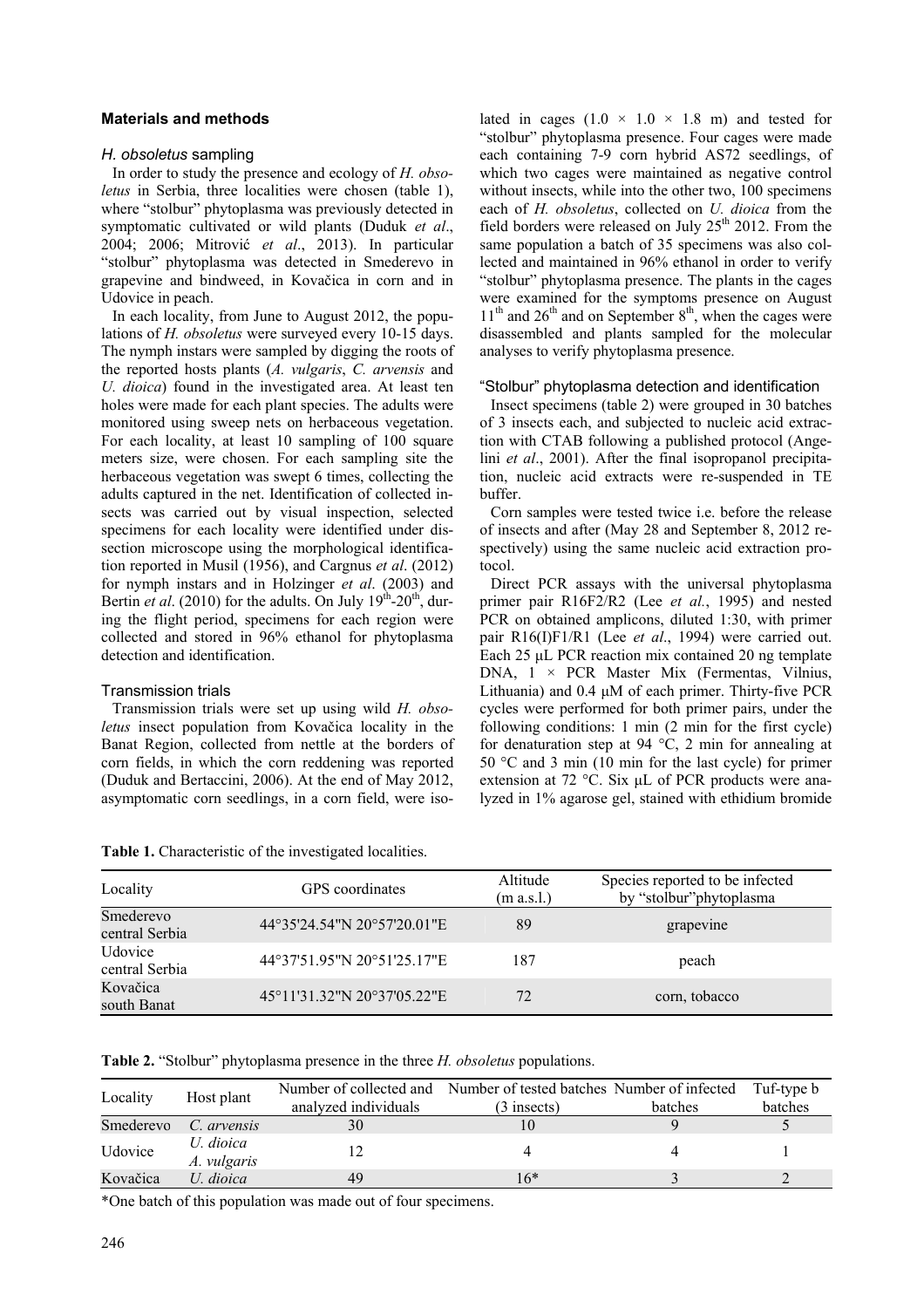and visualized with UV transilluminator. Samples devoid of nucleic acid were used as negative control in all direct and nested PCR assays.

The amplicons obtained with R16(I)F1/R1 primers (1.1 kb) were analyzed by RFLP analysis with *Tru1*I restriction enzyme (Fermentas, Vilnius, Lithuania) following the instructions of the manufacturer. Separation of bands generated from restriction digests was performed in 6.7% polyacrylamide gels, staining and visualization of DNA was as described above for agarose gels. The nucleic acid of the positive insect and corn plant samples were also tested on *tuf* gene using in direct and nested-PCR assays respectively, primers Tuf1f/r (Schneider *et al*., 1997) and Tuf AYf/r (Langer and Maixner, 2004) under published conditions. Amplicons were digested with *Hpa*II (Fermentas, Vilnius, Lithuania) at 37 °C for 16 h following the instruction of the manufacturer.

## **Results**

## *H. obsoletus* presence

*H. obsoletus* was present in all the localities investigated. In Smederevo locality *H. obsoletus* nymphs and adults were collected on *C. arvensis*. In Udovice region, both nymphs and adults were observed feeding on *A. vulgaris* and *U. dioica,* but scattered distribution of the two herbaceous plants did not allow distinguishing the adults catches on each plant. In Kovačica locality nymphs and adults were collected on *U. dioica*.

The population density of *H. obsoletus* collected in Smederevo on *C. arvensis* was ten times lower than the one of the Kovačica population collected on *U. dioica*, and the flights were earlier on *C. arvensis* than on *U. dioica*: late May to mid July and late June to mid August, respectively.

All tested insect populations were infected by "stolbur" phytoplasmas. The infection rates, using the maximum likelihood estimation reported in Walter *et al*. (1980) was 53% for the Smederevo population, 13% for the Kovačica one and not estimable (4/4) for Udovice region. Tuf-type b was the only one detected in the three insect populations however only 40 to 60% of the batch positive on ribosomal gene were also amplified and therefore characterized on this gene (table 2).

## Transmission trials

On August  $11<sup>th</sup>$  no symptomatic plants were observed in any of the cages, while on August  $26<sup>th</sup>$  appearance of the typical corn reddening symptoms have been observed only in the cages with *H. obsoletus*. On September  $8<sup>th</sup>$ , when the cages were disassembled, the conditions of the plants in cages with and without insects were very different. Since the summer 2012 was extremely hot and dry in Serbia, the symptomatic plants suffered from sudden dry, however the symptoms were still visible and green areas were present in some of the leaves (figure 1), therefore samples were collected for phytoplasma presence analyses and corn cobs were harvested. In the cages without insects the corn plants were completely asymptomatic, the leaves were green and no dry or red areas were observed, on the other hand also the difference between corn cobs collected in cages with and without insect inoculation was very evident (figure 1).

## "Stolbur" phytoplasma detection and identification

"Stolbur" phytoplasma was not detected in the corn samples tested before insect caging and from cages not containing insects. Amplification of phytoplasma DNA was obtained after nested PCR assays with primers R16(I)F1/R1 from 2 out of 7 corn samples tested after 40 days from insect caging and from 3 out of 16 batches of *H. obsoletus* collected on nettle from the same population used for cage-transmission.

RFLP analyses allow identification of the detected phytoplasmas as "stolbur" (16SrXII-A), tuf-type b in both, corn experimentally infected and *H. obsoletus* batches tested (figure 2).



**Figure 1.** Corn plants under cages and cobs collected; on the left after inoculation with *H. obsoletus*, and on the right without insects.

(In colour at www.bulletinofinsectology.org)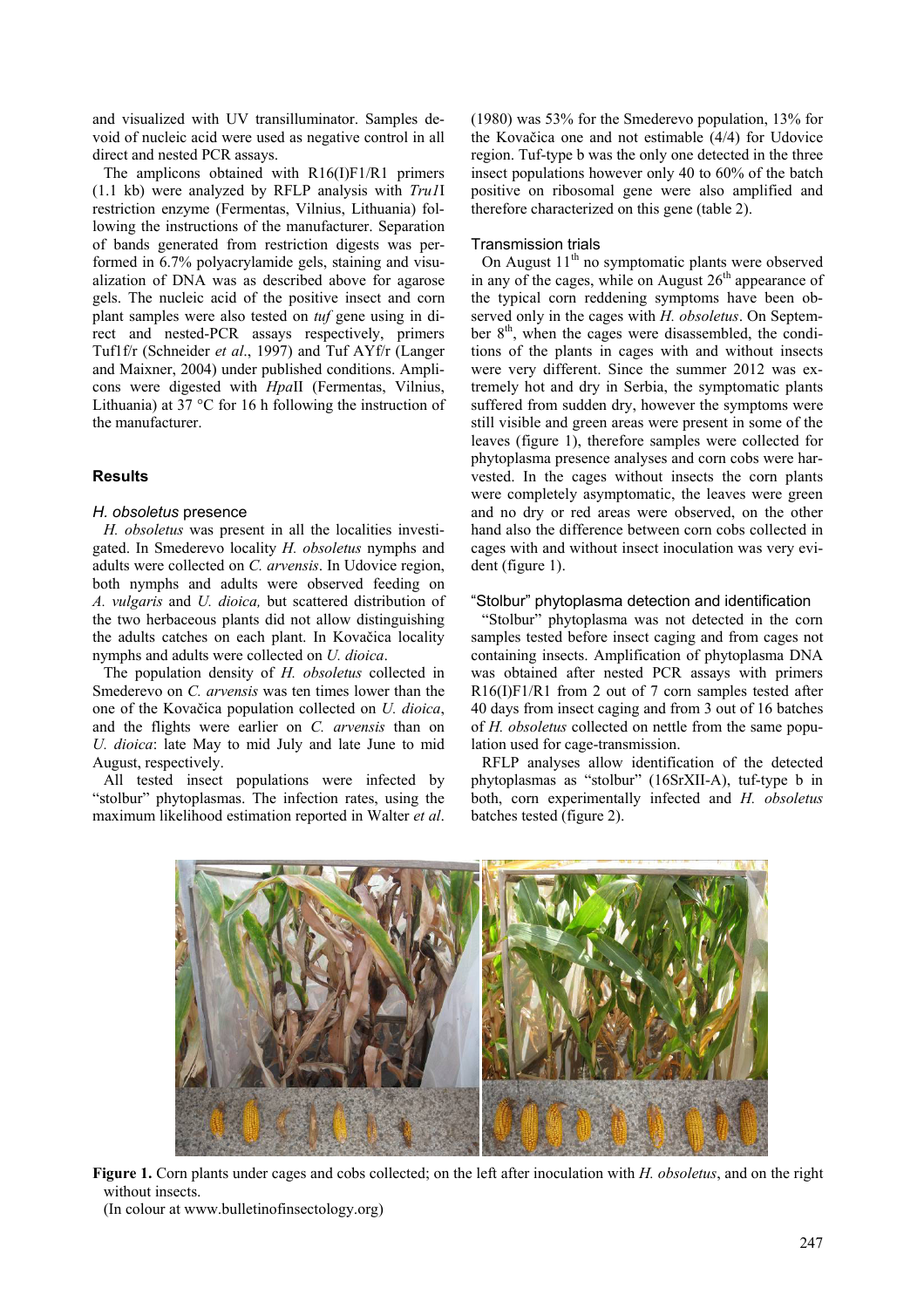

**Figure 2.** RFLP profiles of 1.1 kb products amplified by nested-PCR using primer pair R16(I)F1/R1, respectively from batches of *H. obsoletus* collected on bindweed in Smederevo (samples #1 and #2), on *A. vulgaris* in Udovice (samples #3 and #4) and on nettle in Kovačica (samples #5 and #6); reference strains in periwinkle are #7, STOL, "stolbur" from pepper from Serbia (16SrXII-A); #8, AY, aster yellows from Germany (16SrI-B) and #9, KVG, clover phyllody from Germany (16SrI-C). PCR products were digested separately with restriction enzyme *Tru1*I and separated by electrophoresis through 6.7% polyacrylamide gel. P, marker phiX174 *Hae*III digest, fragment sizes (bp) from top to bottom: 1,353; 1,078; 872; 603; 310; 281; 271; 234; 194; 118; 72.

## **Discussion**

*H. obsoletus* is widespread in Serbian regions where its most important host plant is *U. dioica*, beside *C. arvensis* which is already well known (Aleksić *et al*., 1967)*.* This situation is reported for the other European countries as well, and areas with similar climatic conditions (Maixner, 2007; Mori *et al*., 2008a; 2008b; Kessler *et al*., 2011; Johannesen *et al*., 2012). It is however the first time that in Serbia population of the insect are found connected with *A. vulgaris* plants, and considering that nymphs were found on the root apparatus, this population appears to be adapted to the species and able to reproduce as well.

*H. obsoletus* is able to transmit "stolbur" phytoplasma to herbaceous and woody plants (Aleksić *et al*., 1967; Brcak, 1979; Lee *et al*., 1998). We demonstrated here the ability of *H. obsoletus* to harbour and transmit "stolbur" phytoplasma also to corn seedlings inducing corn reddening in two out of the seven plants tested. The real transmission rate may be higher, but we were unable to detect phytoplasma presence in the other symptomatic plant tested probably due to extreme drought and extremely hot weather during summer 2012 (Smailagić *et al*., 2013) which induced fast drying of symptomatic plants in the cages with *H. obsoletus*.

On vineyards *H. obsoletus* transmits "stolbur" to grape from bindweed (Maixner 1994; Sforza *et al*., 1998) and nettle (Alma *et al*., 2002; Bressan *et al*., 2007) as phytoplasma inoculum source. Considering that *U. dioica* is mainly located in the vineyard surrounding areas and edges, effects on spatial distribution of symptomatic grapevines and vector density were described, showing that nettles are an important source of "stolbur" phytoplasma for grapevines (Bressan *et al*., 2007; Mori *et al*., 2008; Maixner, 2010). Although only the presence of tuf type-b of "stolbur" phytoplasmas was demonstrated in Serbia so far, recent findings indicate that tuf-type b was detected also in nettle in central and southeastern Europe (Riedle-Bauer *et al*., 2008), therefore this aspect should be further evaluated in Serbian environments.

In this study we demonstrate that *H. obsoletus* from wild nettle at the borders of corn fields is able to transmit "stolbur"/16SrXII-A phytoplasmas to healthy corn seedlings and that it is present in significant numbers on the borders of corn cultivated area. As the Banat region is well known as one of the windiest regions of Serbia, the infected population of *H. obsoletus* can be blown to the neighbouring corn fields. Moreover, since nettle areas are present in drenches near to the corn fields where humidity stays longer and may dry only during the extremely dry years, when the epidemic phase of corn reddening are present, it may represent the source of stolbur infected *H. obsoletus*, specially during the epidemic phases.

As *R. panzeri* that is involved in the epidemiology of "stolbur" phytoplasmas on corn (Jović *et al*., 2007) and grapevine (Cvrković *et al*., 2013), also *H. obsoletus*  could play a role in the epidemiology of "stolbur" not only of grapevine and solanaceous crops (Maixner, 1994), but also of corn as shown in this work. Study is in progress to further investigate the importance of *H. obsoletus* role in the corn reddening epidemiology.

## **Acknowledgements**

This work was supported by COST-FA0807-STSM-130712-019494 and a grant number TR31043 from the Ministry of Education and Science, Republic of Serbia. The authors thank Francesco Pavan for the valuable suggestions on the manuscript.

#### **References**

- ACS Z., JOVIĆ J., EMBER I., CVRKOVIĆ T., NAGY Z.,TALABER C., GERGELY L., TOŠEVSKI I., KÖLBER M., 2011.- First report of maize redness disease in Hungary.- *Bulletin of Insectology*, 64 (Supplement): S229-S230.
- ALEKSIĆ Z., ŠUTIĆ D., ALEKSIĆ D., 1967.- Transmission intensity of stolbur virus by means of *Hyalesthes obsoletus* Sign. on some host plants.- *Zaštita bilja*, 93-95: 67-73.
- ALMA A., ARNÒ C., ARZONE A., VIDANO C., 1988.- New biological reports on Auchenorrhyncha in vineyards, pp. 509- 516. In: *Proeedings of 6th Auchenorrhyncha Meeting* (VIDANO C., ARZONE A., Ed.), 7-11 September 1987, Turin, Italy.
- ALMA A., SOLDI G., TEDESCHI R., MARZACHÌ C., 2002.- Ruolo di *Hyalesthes obsoletus* Signoret (Homoptera, Cixiidae) nella trasmissione del Legno nero della vite in Italia.- *Petria*, 12 (3): 411-412.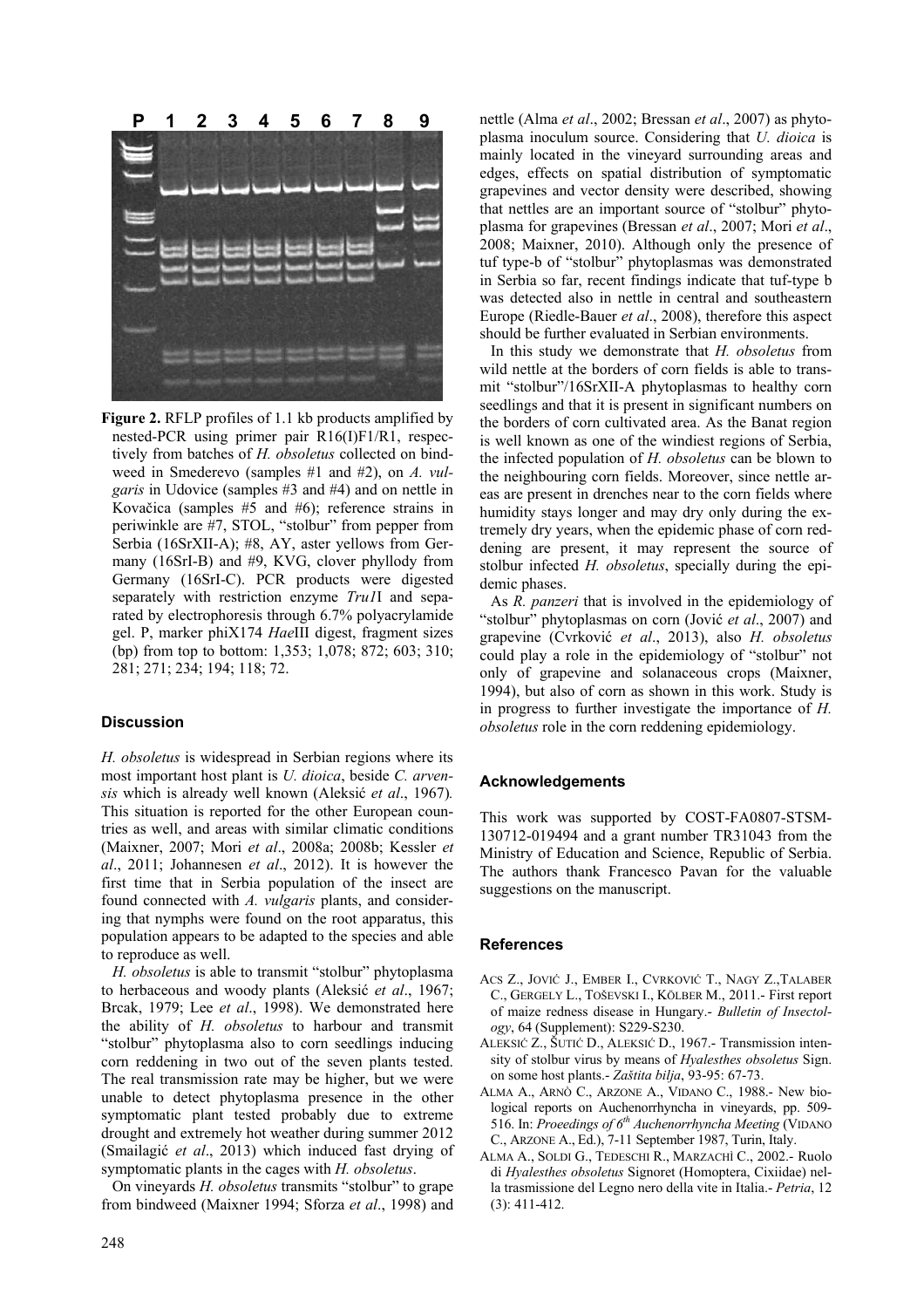- ANGELINI E., CLAIR D., BORGO M., BERTACCINI A., BOUDON-PADIEU E., 2001.- Flavescence dorée in France and Italy - Occurrence of closely related phytoplasma isolates and their near relationships to Palatinate grapevine yellows and an alder yellows phytoplasma.- *Vitis*, 40 (2): 79-86.
- BERTIN S., PICCIAU L., ÀCS Z., ALMA A., BOSCO D., 2010.- Molecular identification of the *Hyalesthes* species (Hemiptera: Cixiidae) occurring in vineyard agroecosystems.- *Annals of Applied Biology*, 157: 435-445.
- BLAŽENČIĆ J., 1982.- Some anatomical characteristics of leaf and stem of maize with symptoms of redness.- *Bulletin Institut Jardin Botaniques Université Beograd*, 13-15: 43-49.
- BOGOUTDINOV D. Z., 2003.- Characteristics of the circulation of the solanaceae stolbur pathogen in the northern part of its range.- *Russian Agricultural Science*, 12: 14-15.
- BRČAK J., 1979.- Leafhopper and planthopper vectors of plant disease agents in central and southern Europe, pp. 97-146. In: *Leafhopper vectors and plant disease agents* (MARAMOR-OSCH K., HARRIS K. F., Ed.).- Academic Press, London, UK.
- BRESSAN A., TURATA R., MAIXNER M., SPIAZZI S., BOUDON-PADIEU E., GIROLAMI V., 2007.- Vector activity of *Hyalesthes obsoletus* living on nettle and transmitting a stolbur phytoplasma to grapevines: a case study.- *Annals of Applied Biology*, 150: 331-339.
- BRESSAN A., HOLZINGER W. E., NUSILLARD B., SÉMÉTEY O., GATINEAU F., SIMONATO M., BOUDON-PADIEU E., 2009.- Identification and biological traits of a planthopper from the genus *Pentastiridius* (Hemiptera: Cixiidae) adapted to an annual cropping rotation.- *European Journal of Entomology*, 106: 405-413.
- CALARI A., CONTALDO N., ARDIZZI S., BERTACCINI A., 2010.- Phytoplasma detection in corn with reddening in Italy, p. 5. In: *Current status and perspectives of phytoplasma disease research and management* (BERTACCINI A., LAVIÑA A., TOR-RES E., Eds).- Sitges, Spain, February 1-2.
- CARGNUS E., PAVAN F., MORI N., MARTINI M., 2012.- Identification and phenology of *Hyalesthes obsoletus* (Hemiptera: Cixiidae) nymphal instars.- *Bulletin of Entomological Research*, 24: 1-11.
- CVRKOVIĆ T., JOVIĆ J., MITROVIĆ M., KRSTIĆ O., TOŠEVSKI I., 2013.- Experimental and molecular evidence of *Reptalus panzeri* as a natural vector of bois noir.- *Plant Pathology*, doi:10.1111/ppa.12080
- DANET J. L., FOISSAC X., ZREIK L., SALAR P., VERDIN E., NOURRISSEAU J. G., GARNIER M., 2003.- '*Candidatus* Phlomobacter fragariae' is the prevalent agent of marginal chlorosis of strawberry in French production fields and it transmitted by the planthopper *Cixius* wagneri (China).- *Phytopathology*, 93 (6): 644-649.
- DUDUK B., BERTACCINI A., 2006.- Corn with symptoms of reddening: new host of stolbur phytoplasma.- *Plant Disease*, 90: 1313-1319.
- DUDUK B., BOTTI S., IVANOVIĆ M., KRSTIĆ B., DUKIĆ N., BERTACCINI A., 2004.- Identification of phytoplasmas associated with grapevine yellows in Serbia.- *Journal of Phytopathology*, 152: 575-579.
- DUDUK B., DUKIĆ N., BULAJIĆ A., KRSTIĆ B., BERTACCINI A., 2006.- Stolbur phytoplasma infecting chrysantemum plants in Serbia.- *Pesticides and Phytomedicine*, 21: 107-111.
- FOISSAC X., DANET J. L., ZREIK L., SALAR P., VERDIN E., NOURISSEAU J. G., GARNIER M., 2001.- '*Candidatus* Phlomobacter fragariae' is the prevalent agent of marginal chlorosis of strawberry in French production fields and it transmitted by the planthopper *Cixius wagneri* (China).- *Acta Horticulturae*, 656: 93-97.
- GATINEAU F., LARRUE J., CLAIR D., LORTON F., RICHARD-MOLARD M., BOUDON-PADIEU E., 2001.- A new natural planthopper vector of stolbur phytoplasma in the genus *Pentastiridius* (Hemiptera: Cixiidae).- *European Journal of Plant Pathology*, 107: 263-271.
- HOLZINGER W. E., KAMMERLANDER I., NICKEL H., 2003.- The Auchenorrhyncha of Central Europe - *Die Zikaden Mitteleuropas Volume 1: Fulgoromoropha, Cicadomorpha excl. Cicadellidae*.- Brill, Leiden, The Netherlands.
- IVANOVIĆ Ž., TRKULJA N., ŽIVKOVIĆ S., PFAF DOLOVAC E., DOLOVAC N., JOVIĆ J., MITROVIĆ M. 2011.- First report of stolbur phytoplasma infecting celery in Serbia.- *Bulletin of Insectology*, 64 (Supplement): S239-S240.
- JOHANNESEN J., FOISSAC X., KEHRLI P., MAIXNER M., 2012.- Impact of vector dispersal and host-plant fidelity on the dissemination of an emerging plant pathogen.- *PLOS ONE*, 7: e51809.
- JOVIĆ J. CVRKOVIĆ T., MITROVIĆ M., KRNJAJIĆ S., REDIN-BAUGH M. G., PRATT R. C., GINGERY R. E., HOGENHOUT S. A., TOŠEVSKI I., 2007.- Roles of stolbur phytoplasma and *Reptalus panzeri* (Cixiinae, Auchenorrhyncha) in the epidemiology of maize redness in Serbia.- *European Journal of Plant Pathology*, 118: 85-89.
- JOVIĆ J., CVRKOVIĆ T., MITROVIĆ M., KRNJAJIĆ S., PETROVIĆ A., REDINBAUGH M. G., PRATT R. C., HOGENHOUT S. A., TOŠEVSKI I., 2009.- Stolbur phytoplasma transmission to maize by *Reptalus panzeri* and the disease cycle of maize redness in Serbia*.*- *Phytopathology*, 99: 1053-1061.
- JOVIĆ J., CVRKOVIĆ T., MITROVIĆ M., KRNJAJIĆ S., KRSTIĆ O., REDINBAUGH M. G., PRATT R. C., TOŠEVSKI I., 2011.- Hosts of stolbur phytoplasma in Maize redness affected fields.- *Bulletin of Insectology*, 64 (Supplement): S155-S156.
- KESSLER S., SCHAERER S., DELABAYS N., TURLINGS T. C. J., TRIVELLONE V., KEHRLI P., 2011.- Host plant preferences of *Hyalesthes obsoletus*, the vector of the grapevine yellows disease "bois noir", in Switzerland.- *Entomologia Experimentalis et Applicata*, 139: 60-67.
- LANGER M., MAIXNER M., 2004.- Molecular characterisation of grapevine yellow associated phytoplasmas of the stolburgroup based on RFLP-analysis of non-ribosomal DNA.- *Vitis*, 43 (4): 191-199.
- LANGER M., DARIMONT H., MAIXNER M., 2003.- Control of phytoplasma vectors in organic viticulture.- *IOBC/wprs Bulletin*, 26 (8): 197-202.
- LECLANT F., LACOTE J., 1969.- Recherches sur les vecteurs du stolbur dans le midi de la France.- *Annals of Phytopathology*, 1: 439-442.
- LEE I-M., GUNDERSEN D. E., HAMMOND R. W., DAVIS R. E., 1994.- Use of mycoplasmalike organism (MLO) groupspecific oligonucleotide primers for nested-PCR assays to detect mixed-MLO infections in a single host plant.- *Phytopathology*, 84: 559-566.
- LEE I-M., BERTACCINI A., VIBIO M., GUNDERSEN D. E., 1995.- Detection of multiple phytoplasmas in perennial fruit trees with decline symptoms in Italy.- *Phytopathology*, 85: 728- 735.
- LEE I-M., GUNDERSEN-RINDAL D., BERTACCINI A., 1998.- Phytoplasma: ecology and genomic diversity.- *Phytopathology*, 88: 1359-1366.
- LESSIO F., TEDESCHI R., ALMA A., 2007.- Population dynamics, host plant and infection rate with stolbur phytoplasma of *Hyalesthes obsoletus* Signoret in Nort-Western Italy.- *Journal of Plant Pathology*, 89: 834-842.
- MAIXNER M., 1994.- Transmission of German grapevine yellows (Vergilbungskrankheit) by the planthopper *Hyalesthes obsoletus* (Auchenorrhyncha: Cixiidae).- *Vitis*, 33 (2): 103- 104.
- MAIXNER M., 2007.- Biology of *Hyalesthes obsoletus* and approaches to control this soilborne vector of bois noire disease.- *IOBC/wprs Bulletin*, 30 (7): 3-9.
- MAIXNER M., 2010.- Phytoplasmas epidemiological systems with multiple plant hosts, pp. 213-232. In: *Phytoplasmas: genomes, plant hosts and vectors* (WEINTRAUB P. G., JONES P., Eds).- CABI Publishing.